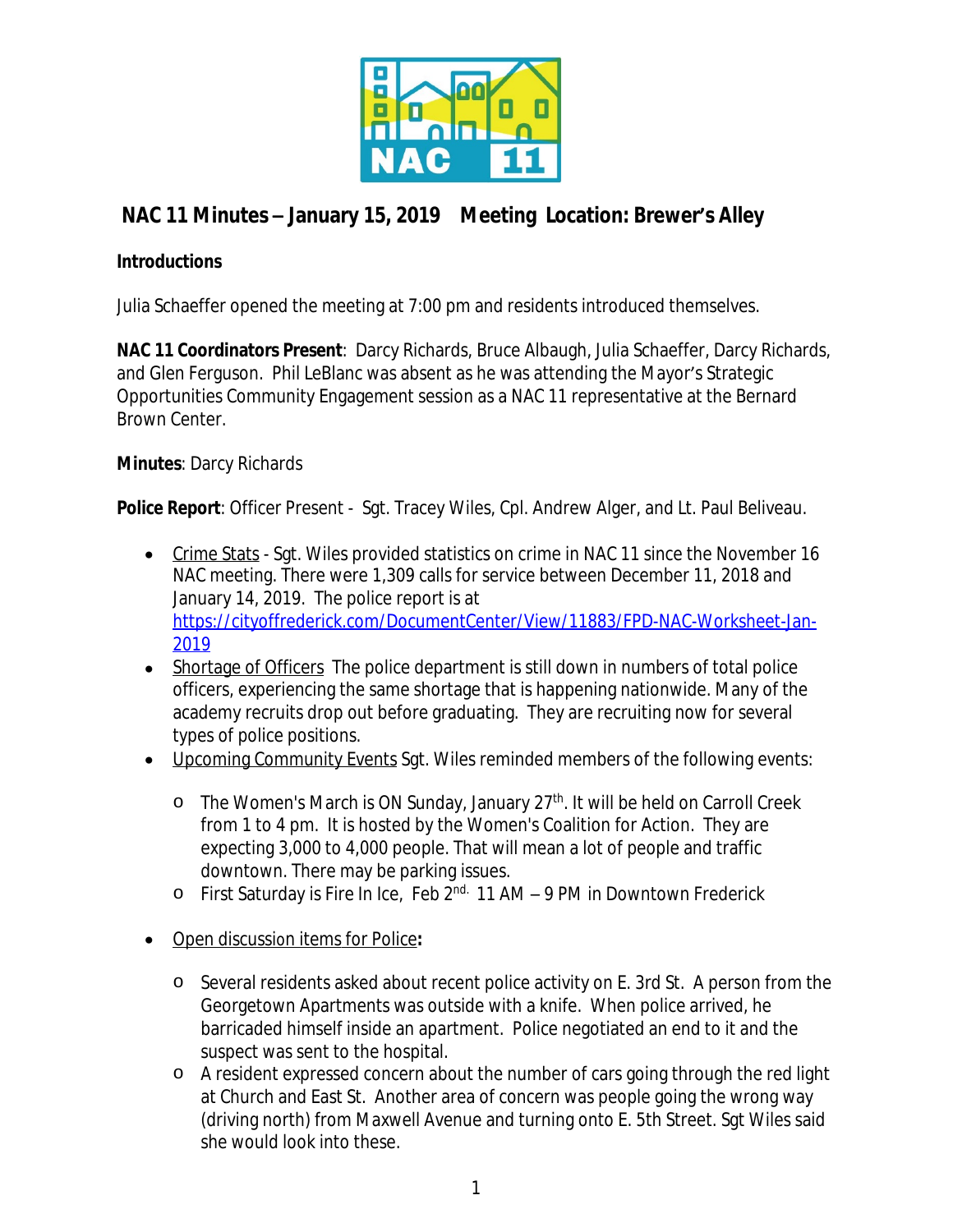- o Michele Bowman described that the police have partnered with RING, the doorbell security company. You don't have to actually own a Ring doorbell to participate. They encourage neighbors to download and use the Neighbors by Ring app.
- o A resident pointed out that even when the cars are covered in snow, thieves are looking to steal things. She saw several cars which had circles wiped clean on the side windows, presumably so people could look inside and see if anything valuable was visible.
- o Bruce Albaugh put in a good word for the Frederick Police Department app that alerted him that there was an issue on 3rd Street the day before. This app is available for Android and iPhones.
- o A resident asked about the police recruiting problem. What is the minimum age? Michele reported that it is 21, and the academy is a 6 - 7 month process. You have to be a high school graduate. You work hard and sometimes that work ethic isn't there. In the last academy FPD lost half of the recruits before the academy ended.

## **Guest Speaker**

Judy Briley, Chair of the Frederick Bocce Steering Committee, spoke about the effort underway to construct four Bocce Courts in Baker Park near the Carillon. She was joined by Skip Irwin, the Co-chair who talked about the fundraising effort. Judy tells us that a group of people started playing in Baker Park about 4 years ago and found that sometimes grass was too high or that hillocks interfered with play. They thought it would be nice to have bocce courts and formed a group and started talking to city. Eventually they partnered with Friends of Baker Park. Ultimately Friends of Baker Park signed a memorandum of understanding (MOU) with the city. The city agreed to provide the land, permits, labor and equipment. Frederick Bocce committed to pay \$70K to pay for materials.

There will be four courts near the tennis courts are at W. 2nd and College Avenue. It will be attractive and the courts will be wheelchair accessible. So far as we know this is the only sports venue for wheelchair athletes in Frederick. They have been in touch with Special Olympics, Para-Olympics, and Senior Olympics. Frederick Bocce would like to see a bocce team come out of every NAC, police force, fire dept, county police, and others. The group started the campaign to raise \$70K on July 1. They now have \$29K. The city cannot start construction until they have reached the \$70K goal. Those among the first 100 donors and

give \$150 or more will get a copy of the book "This Green Oasis: A History of Baker Park 1928 -2003". The group has an artist's rendering of the courts, a site plan, budget and scoreboard. A flyer is available for the fundraising effort, link below.

Players may borrow Bocce balls from the lower desk at the Talley Rec Center. It will be free to



use the courts unless you want to reserve a spot then you have to pay \$10. This reserves a court for several hours. The Frederick Bocce club sends out emails to encourage others to come and play.

• The Frederick Bocce web page, and place to sign up. [www.frederickbocce.org](http://www.frederickbocce.org).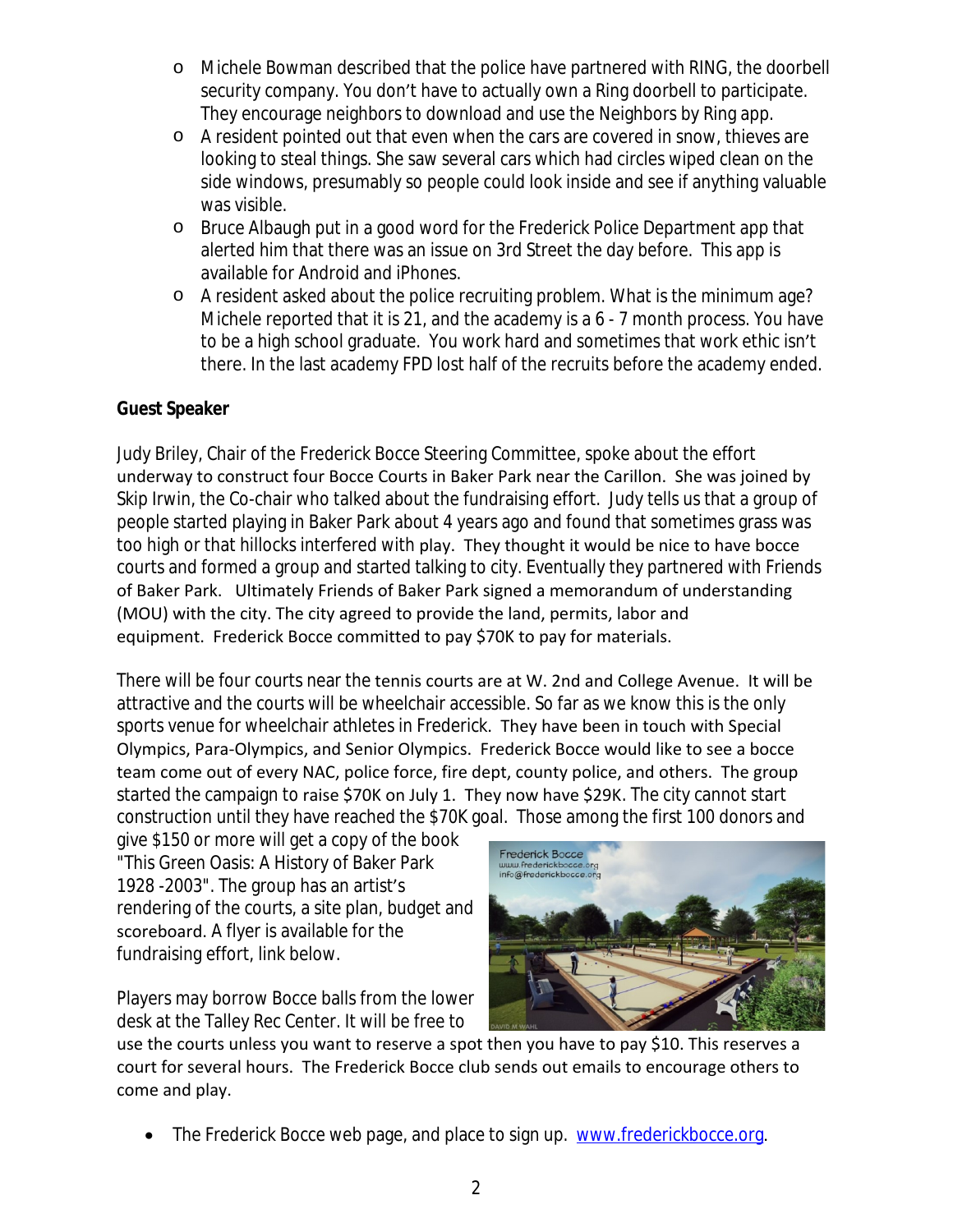• The flyer [https://cityoffrederick.com/DocumentCenter/View/11890/Boccee-Flyer](https://cityoffrederick.com/DocumentCenter/View/11890/Boccee-Flyer-and-Form)and-Form

## **Interest Group Updates**

- Alley Safety Bruce Albaugh There is nothing new to report. We are still in a holding pattern for completion of the alley project. If you haven't sent an email yet, please take a look at the simple one attached and email to the Mayor, Aldermen and Zack Kershner. The attachment has everyone's email. Encourage these officials to set aside funds and find time to build upon what is already a success. The alley lines have been of benefit and makes city more attractive and safer. Bruce asked Michele to ask Zack Kershner to come back and revisit the subject in the spring. Please note in your emails that it's a public safety project, not cosmetic, and gives pedestrians a dedicated safe space to walk. It's a quality of life issue.
	- o Sample email of support to Mayor and Aldermen: [https://cityoffrederick.com/DocumentCenter/View/11891/Support-Email-](https://cityoffrederick.com/DocumentCenter/View/11891/Support-Email-Alley-Project)Alley-Project
- Litter Group- Julia Schaeffer Current efforts focus on two initiatives. The City's Sustainability Committee has indicated a growing interest in an anti-litter ordinance which calls for property owners to be responsible for cleaning their sidewalks. Related to that, the litter group and Kara Norman (DFP) are planning to meet with Zack Kershner to explore funding required for the City to install and service additional trash cans for downtown. The DFP has purchased almost all the nicer downtown trashcans with grant funds over past years. Danielle Doll (DFP) reminded the group that the trash cans were purchased with funding from Comcast. The more volunteers who come to the annual Bring a Broom Saturday in April, the more funds are donated by Comcast.
- Short Term Residential Rental Darcy Richards reported that the Short Term Residential Rental group had submitted its report to the Mayor and Alderman. The report and the memo that goes with it are available to the public on the City's website under NAC 11 December 2018 minutes. Roger Wilson is looking to put a task force together to explore the issues. Links to the report are below.
	- o City's NAC 11 Website: <https://cityoffrederick.com/345/NAC-11>
	- o Short Term Rental Report [https://cityoffrederick.com/DocumentCenter/View/11660/November-STRR-](https://cityoffrederick.com/DocumentCenter/View/11660/November-STRR-Report-December-2018-rev)Report-December-2018-rev
	- o NAC 11 Coordinator Memo with Short Term Rental Report [https://cityoffrederick.com/DocumentCenter/View/11659/November-NAC-11-](https://cityoffrederick.com/DocumentCenter/View/11659/November-NAC-11-Memo-STRR-Report) Memo-STRR-Report
- Blight Committee Darcy Richards announced that the first Blight Group meeting will be held on January 23rd at 2:15 at the City Annex at 140 W. Patrick Street, Room B. She will be the NAC 11 Coordinator liaison, but a group leader will be needed. One resident asked why we are bothering to look at this issue when 20 years of concern, discussion, and committees have had no effect. Darcy replied that a number of residents wanted to revisit the issue and the new administration may be more amenable to solutions. Julia mentioned that we know nationwide other cities have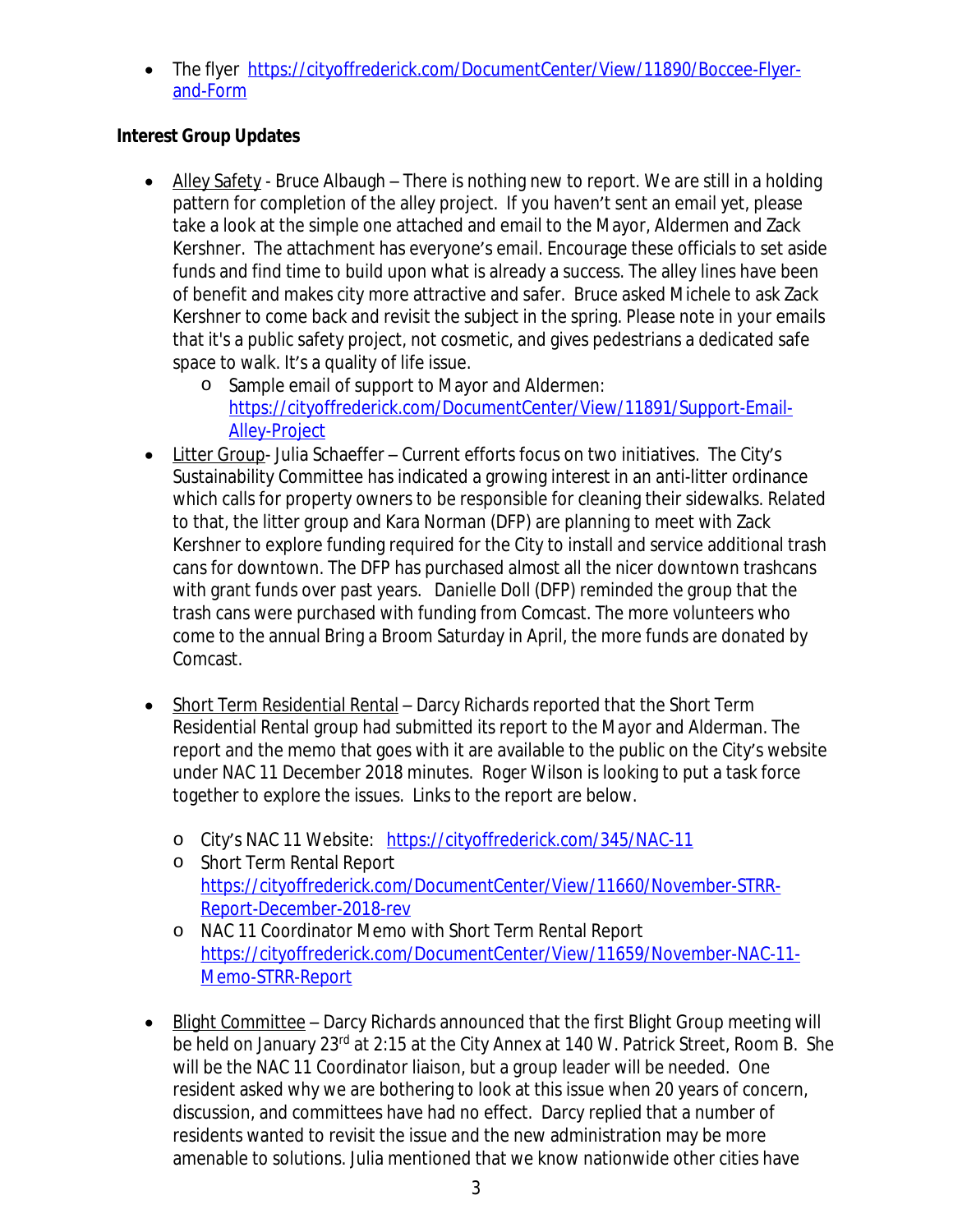used blighted and vacant registries as a tool. We hope to take a look at how others are reducing blight. Further, the Mayor has indicated that he is interested in curbing long term vacant buildings, which is at the heart of blight.

Bruce mentioned that we need to look at taxation structure for blighted and vacant properties. Brunswick is using a rule that requires vacant properties to be inspected after 2 years for safety, public health, and systems issues. We must stop demolition by neglect.

#### **Old Business:**

- Sidewalk Repair Darcy Richards worked with Todd Himes to create a flyer that explains the process and resources for repairing city sidewalks. Residents can report a damaged sidewalk to the city, or they can request their own sidewalks be repaired. The flyer will be available on the city's NAC 11 website under the minutes. There is also a full package of information required by the city when the resident is undergoing repair of their own sidewalk.
	- o Sidewalk Repair Flyer [https://cityoffrederick.com/DocumentCenter/View/11884/sidewalk-repair-flyer](https://cityoffrederick.com/DocumentCenter/View/11884/sidewalk-repair-flyer-final)final
	- o Sidewalk Repair Package City of Frederick [https://cityoffrederick.com/DocumentCenter/View/11885/Sidewalk-Repair-](https://cityoffrederick.com/DocumentCenter/View/11885/Sidewalk-Repair-Package)**Package**
- Weinberg Center Signage Project The January 22 Board of Zoning Appeals 7 pm meeting at City Hall will include the Weinberg Center's request for a sign variance ZBA18-1018V. In accordance with Section 313, the Applicant is requesting four variances to Section 864 of the Land Management Code (LMC), entitled, Sign Regulations. (NAC #11)(Collard) <http://www.cityoffrederick.com/ArchiveCenter/ViewFile/Item/3544>
- Panhandling One resident complained about the aggressive panhandling that occurs when she walks on Carroll Creek. Others have complained to her about similar conduct. She believes there are more panhandlers than there used to be, and she is not seeing a strong police presence. She has heard that panhandlers come from Hagerstown and other places. Michele indicated that there is a police unit downtown. She asked that residents bring up police issues early in the meeting when the police were present. There was a discussion of the landscaping and wrought iron fencing that keeps people from sitting on the wall at the Market Street entrance of Carroll Creek Park. Another resident said panhandlers now sit along the walls and wait for you to approach, making cat calls, and asking for money. Another resident responded with another point of view: he has lived here since 1977 and does see police downtown on segues, bikes, and walking. Police have a personal rapport with some of the panhandlers and homeless persons. Michele reminded us that it is not illegal to be homeless. Unless the person grabs you or interferes with your progress when asking for money, it is not illegal.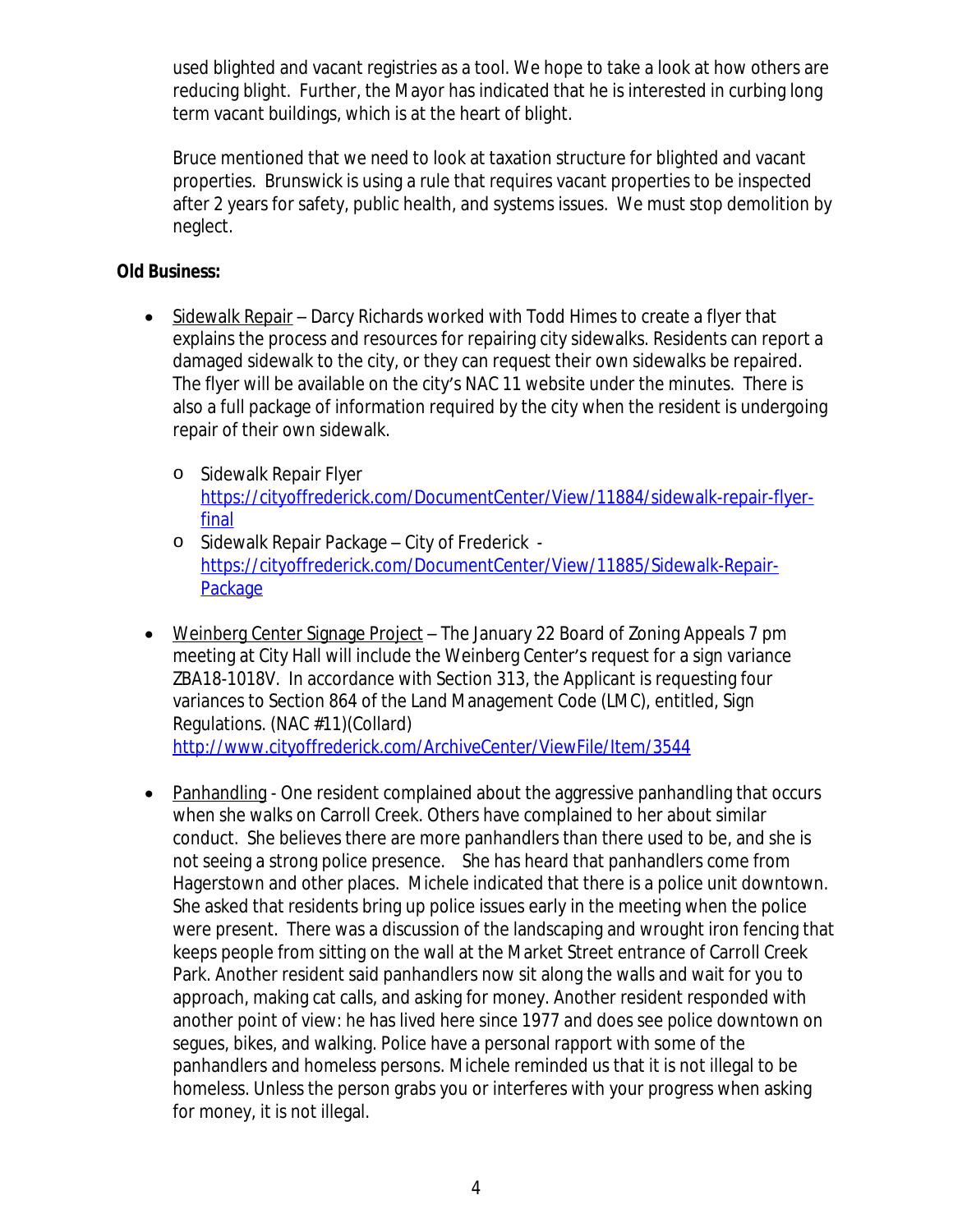Julia mentioned that some residents may want to look into how other communities are dealing with panhandling. Michele said if you do look into this, then meet with Sgt. Carr and Lt. Beliveau. They are the experts on this. Bring it up next month when they are here.

Jim Schmersal reported that some solutions are underway. It had been worse on Mullinex Park, and it has gotten better there because of cameras. Now the FCCA has a day shelter and the homeless don't have to be on the street. Structures will be putting up cameras as well. Another resident pointed out that business owners are getting upset. Michele said there were 3 arrests on the Creek today. Whatever landscaping and wrought iron fences will be done for the when the budgets is available. Danielle Doll mentioned that the DFP is looking at what can be done besides the wrought iron fencing,

#### **New Business:**

- **Strategic Plan** Next month, we will hear from Marc DeoCampo, the Mayor's Executive Assistant for Administration, on the creation of the city's strategic plan 2030. There is one more opportunity on January 22 at 7:00 pm at the Burck St. Community Center to have your voice heard. There is also an online survey you can fill out to raise your concerns if you cannot attend a strategic plan session in person. Marc is leading the effort. You can find out more info about the strategic plans on city website:
	- o City of Frederick Strategic Plan [http://www.cityoffrederick.com/1252/Strategic-](http://www.cityoffrederick.com/1252/Strategic-Plan)**Plan**
	- o Strategic Plan online questionnaire: <https://www.surveymonkey.com/r/phase01>
- **NAC 2.0** In February or March, Gayon Sampson, Executive Assistant to the Mayor, will talking about NAC 2.0, a re-envisioning of NACs that came out of the Strategic Opportunities task force.
- **Parking lines.** In response to the request by residents to reinstate the faded parking lines on 3rd Street, DPW reports that the downtown parking lines repainting will begin in the sprint.
- Danielle Doll from the **Downtown Frederick Partnership** would like to present the DFP's attic fire separation program to NAC 11. On Jan 23rd they are going to Mayor and Board for the workshop to present this issue. There will be some info online once they present to mayor and board.
- One resident reported that **Stephen Parnes** had resigned from the HPC after many years. He has done a great job. HPC is a great organization and process and he has spent many years being a part of it. Residents should know he applied for reinstatement and heard nothing from the administration. Residents in positions like this often put in 20-30 hours a week no pay. He suggests the NAC send a thank you letter to Stephen for his service. The coordinators said they would do that.